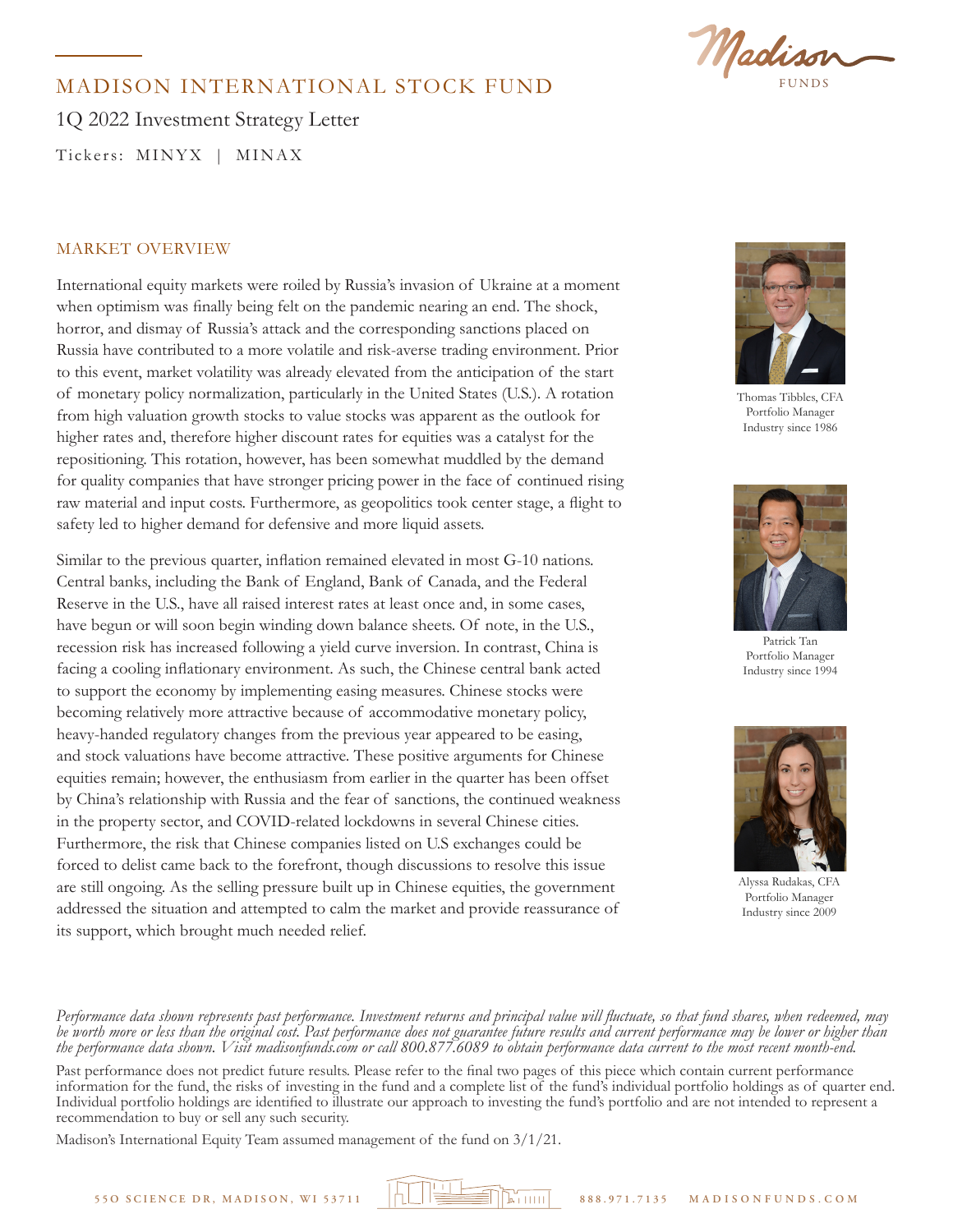### 1Q 2022 MADISON INTERNATIONAL STOCK FUND - INVESTMENT STRATEGY LETTER

### Tickers: MINYX | MINAX

Looking at commodities, all advanced except for live cattle. Crude oil and natural gas prices surged as the supply/demand picture became even more tight following the initial invasion of Ukraine and trended higher as sanctions were imposed on Russia. Crude oil receded from highs as China announced several cities would implement COVID-related lockdowns, leading to some demand destruction and mild optimism on negotiations between Russia and Ukraine. Nickel traded chaotically because of a massive short squeeze, trading glitch, price drop, and several trading suspensions. The price of gold rose higher following flight to safety trading and its capacity as an inflation hedge, but this was tempered by the beginnings of a rising rate environment. The U.S. dollar similarly benefited from the flight to safety but was supported by the upward direction of rates. The strongest major currencies relative to the U.S. dollar in the quarter were the Brazilian real and South African rand, while the Japanese yen weakened the most.

The MSCI ACWI ex-US index total return was negative in the first quarter. Regional returns were quite divergent, with Europe, Emerging Markets, and Japan negative while North America and Pacific Ex-Japan positive. Eight of eleven sectors were negative, led by Information Technology and Consumer Discretionary. Energy and Materials topped the remaining sectors that had positive total returns, supported by the major rally in commodities during the period.

### PORTFOLIO PERFORMANCE REVIEW

The Madison International Stock Fund underperformed the MSCI ACWI ex-US index. From a regional perspective, three of five detracted from relative performance, led by Europe (KION Group, NXP Semiconductors) and Japan (Sony Group, Nidec). A negative stock selection effect was the primary reason. Among the two contributors, Emerging Markets (Grupo Mexico, Itau Unibanco) was the largest with both positive stock selection and allocation effects. Of the seven sectors that detracted, Industrials (KION Group, Nidec) and Communication Services (Tencent, CyberAgent) led the pack because of weaker stock selection. Energy (Shell, Cameco) and Health Care (AstraZeneca) were the largest of four contributors to relative performance, driven by positive stock selection. Cash contribution was slightly positive because the index declined.

Following the confluence of events that led to higher volatility and a weakening of market sentiment, international equity markets achieved mixed performance but, as a whole, ended the quarter lower. As the world closely follows the terrible events unfolding in Ukraine with hopes of a quick and peaceful resolution, attention will also be focused on the level and duration of global inflation and corresponding central bank measures to tackle it. On a short-term view, the global growth picture has become murkier from supply disruptions and geopolitics, though we still anticipate a continued recovery from pandemic lows. Inflation in many parts of the world remains lofty but may ease as rates back up. As we look farther out, the growth and inflation picture is more mixed and uncertain. Our team once again found opportunities to add to certain positions that, in our view, were unjustifiably oversold. Examples of this include PagSeguro Digital, Worldline, and KION Group. As we navigate these more tumultuous times, our team relies on our time-tested and consistent process that keeps us focused on investing in exceptional growth companies with quality fundamental characteristics and on maintaining a diversified portfolio comprised of such companies.

*Thomas Tibbles Patrick Tan Alyssa Rudakas*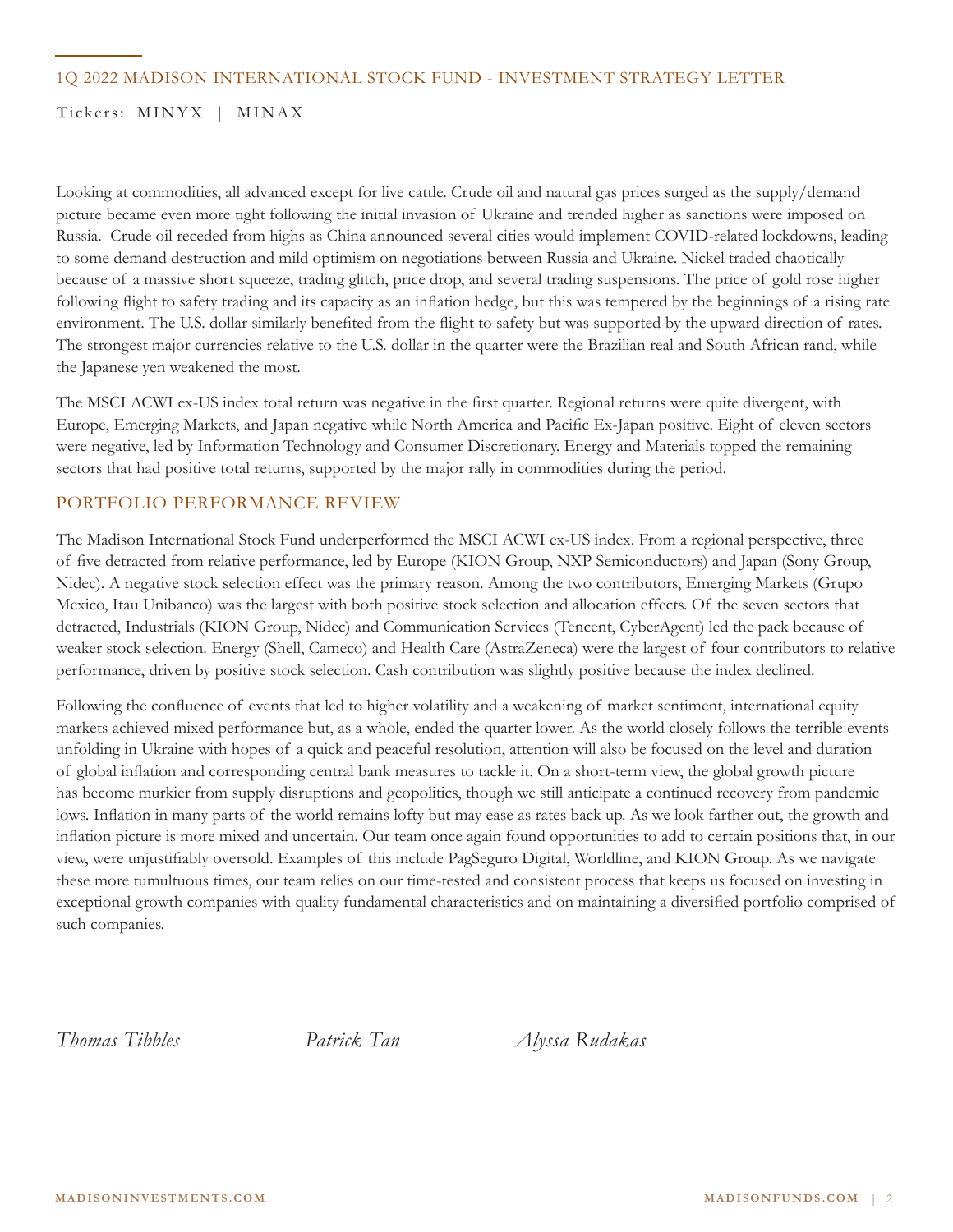### 1Q 2022 MADISON INTERNATIONAL STOCK FUND - INVESTMENT STRATEGY LETTER

Tickers: MINYX | MINAX

#### DISCLOSURES

"Madison" and/or "Madison Investments" is the unifying tradename of Madison Investment Holdings, Inc., Madison Asset Management, LLC ("MAM"), and Madison Investment Advisors, LLC ("MIA"), which also includes the Madison Scottsdale office. MAM and MIA are registered as investment advisers with the U.S. Securities and Exchange Commission. Madison Funds are distributed by MFD Distributor, LLC. MFD Distributor, LLC is registered with the U.S. Securities and Exchange Commission as a broker-dealer, and is a member firm of the Financial Industry Regulatory Authority. The home office for each firm listed above is 550 Science Drive, Madison, WI 53711. Madison's toll-free number is 800-767-0300.

Any performance data shown represents past performance. Past performance is no guarantee of future results.

Indices are unmanaged. An investor cannot invest directly in an index. They are shown for illustrative purposes only, and do not represent the performance of any specific investment. Index returns do not include any expenses, fees or sales charges, which would lower performance.

MSCI ACWI ex USA Index captures large and mid cap representation across 22 of 23 Developed Markets countries (excluding the US) and 23 Emerging Markets countries. The index covers approximately 85% of the global equity opportunity set outside the US.

This report is for informational purposes only and is not intended as an offer or solicitation with respect to the purchase or sale of any security.

Consider the investment objectives, risks, and charges and expenses of Madison Funds carefully before investing. Each fund's prospectus contains this and other information about the fund. Call 800.877.6089 or visit madisonfunds.com to obtain a prospectus and read it carefully before investing.

Investing in foreign markets involves additional risks, including exchange rate changes, political and economic unrest, relatively low market liquidity and the potential difference in financial and accounting controls and standards. The portfolio may invest in small, midsized, or emerging companies, which are susceptible to greater risk than is customarily associated with investing in more established companies. The portfolio may invest in high yield or lower-rated securities, which may provide greater returns but are subject to greaterthan average risk.

Although the information in this report has been obtained from sources that the firm believes to be reliable, we do not guarantee its accuracy, and any such information may be incomplete or condensed. All opinions included in the report constitute the authors' judgment as of the date of this report and are subject to change without notice.

Madison Asset Management, LLC does not provide investment advice directly to shareholders of the Madison Funds. Opinions stated are informational only and should not be taken as investment recommendation or advice of any kind whatsoever (whether impartial or otherwise).

Madison Funds are distributed by MFD Distributor, LLC, member FINRA.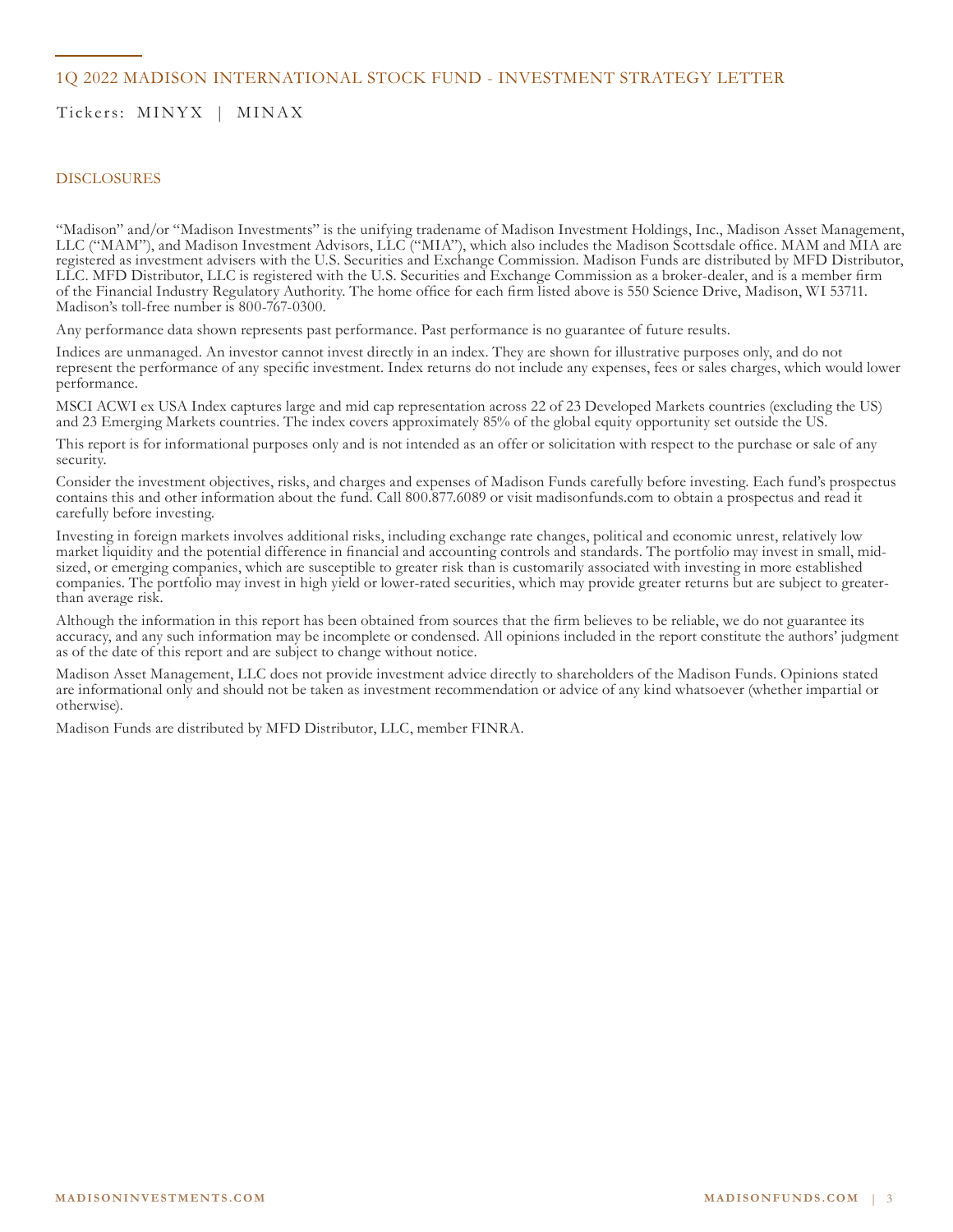Madison

# MADISON INTERNATIONAL STOCK FUND

 $\arch 31, 2022$  $55,000$ March 31, 2022

\$ 16,000

### Growth of \$10,000 Class A Shares, Trailing 10 Years<sup>1,3</sup>



### Average Annual Total Returns<sup>2,3</sup> (%)

|         |                              | Three<br>Months | YTD      | 1 Yr     | 3Yr  | 5Yr  | $10 \,\text{yr}$ | Since<br>Inception       |
|---------|------------------------------|-----------------|----------|----------|------|------|------------------|--------------------------|
| Class Y | without sales charge         | $-6.58$         | $-6.58$  | $-5.95$  | 3.07 | 3.71 | 4.27             | 3.29                     |
| Class A | without sales charge         | $-6.52$         | $-6.52$  | $-6.11$  | 2.84 | 3.46 | 4.02             | 4.35                     |
|         | with sales charge            | $-11.90$        | $-11.90$ | $-11.53$ | 0.84 | 2.25 | 3.40             | 4.10                     |
| Class B | without sales charge         | $-6.80$         | $-6.80$  | $-6.83$  | 2.06 | 2.68 | 3.40             | 4.09                     |
|         | with sales charge            | $-11.00$        | $-11.00$ | $-9.87$  | 1.27 | 2.42 | 3.40             | 4.09                     |
|         | MSCI ACWI Ex USA Index (net) | $-5.44$         | $-5.44$  | $-1.48$  | 7.51 | 6.76 | 5.55             | $\overline{\phantom{a}}$ |
|         |                              |                 |          |          |      |      |                  |                          |

### Calendar Year Returns<sup>2,3</sup>  $(%$

|                                 | 2012  | 2013        | 2014  | 2015    | 2016 2017 | 2018                                                   | 2019 | 2020  | 2021    |
|---------------------------------|-------|-------------|-------|---------|-----------|--------------------------------------------------------|------|-------|---------|
| Class A                         | 20.02 | 20.20       | -4.83 |         |           | 1.26 -4.82 21.98 -14.16 20.51                          |      | 7.89  | $-1.69$ |
| MSCI ACWI Ex USA<br>Index (net) |       |             |       |         |           | 16.83  15.29  -3.87  -5.66  4.50  27.19  -14.20  21.51 |      | 10.65 | 7.82    |
| MSCI EAFE<br>Index (net)        |       | 17.32 22.78 | -4.90 | $-0.81$ | 1.00      | 25.03 -13.79 22.01                                     |      | 7.82  | 11.26   |

Performance data shown represents past performance. Investment returns and principal value will fluctuate, so that fund shares, when redeemed, may be worth more or less than the original cost. Past performance does not guarantee future results and current performance may be lower or higher than the performance data shown. Visit madisonfunds.com or call 800.877.6089 to obtain performance data current to the most recent monthend.

### Experienced Management





Thomas Tibbles, CFA Portfolio Manager Industry since 1986

Patrick Tan Portfolio Manager Industry since 1994



Alyssa Rudakas, CFA Portfolio Manager Industry since 2009

#### Fund Features

- $\blacktriangleright$  Fund seeks to provide long-term growth of capital
- $\triangleright$  Portfolio of 60-80 mid to largecapitalization companies from non-US developed and emerging countries
- $\blacktriangleright$  Bottom-up stock selection

| Class | Ticker       | Inception<br>Date. | Exp.<br>Ratio |
|-------|--------------|--------------------|---------------|
| A     | <b>MINAX</b> | 12/29/97           | 1.61%         |
| B     | <b>MINBX</b> | 12/29/97           | 2.36%         |
|       | <b>MINYX</b> | 6/30/06            | 1.36%         |

*Expense ratios are based on the fund's most recent prospectus.*

Distribution Frequency - Annual

1 Growth of \$10,000 is calculated at NAV and assumes all dividends and capital gain distributions were reinvested. It does not take into account sales charges (see Note 2 below) or the effect of taxes.

2 Average annual total returns and calendar year returns assume all distributions are reinvested and reflect applicable fees and expenses. Class A share returns without sales charge would be lower if sales charge were included. Class A share returns with sales charge reflect the deduction of the maximum applicable sales charge of 5.75%. Class B shares have no up-front sales charge. If redeemed within six years, however, B shares are subject to a maximum contingent deferred sales charge ("CDSC") of 4.5%. Class B shares may not be purchased or acquired, except for exchange from Class B shares of another Madison fund, please see the most recent prospectus for details. Class Y shares do not impose an up-front sales charge or a CDSC.

3 The performance data presented above for all periods prior to March 1, 2021, represents the performance of the previous subadviser. Madison's International Equity Team assumed management of the fund on  $3/1/21$ .

Indices are unmanaged. An investor cannot invest directly in an index. They are shown for illustrative purposes only, and do not represent the performance of any specific investment. Index returns do not include any expenses, fees or sales charges, which would lower performance.